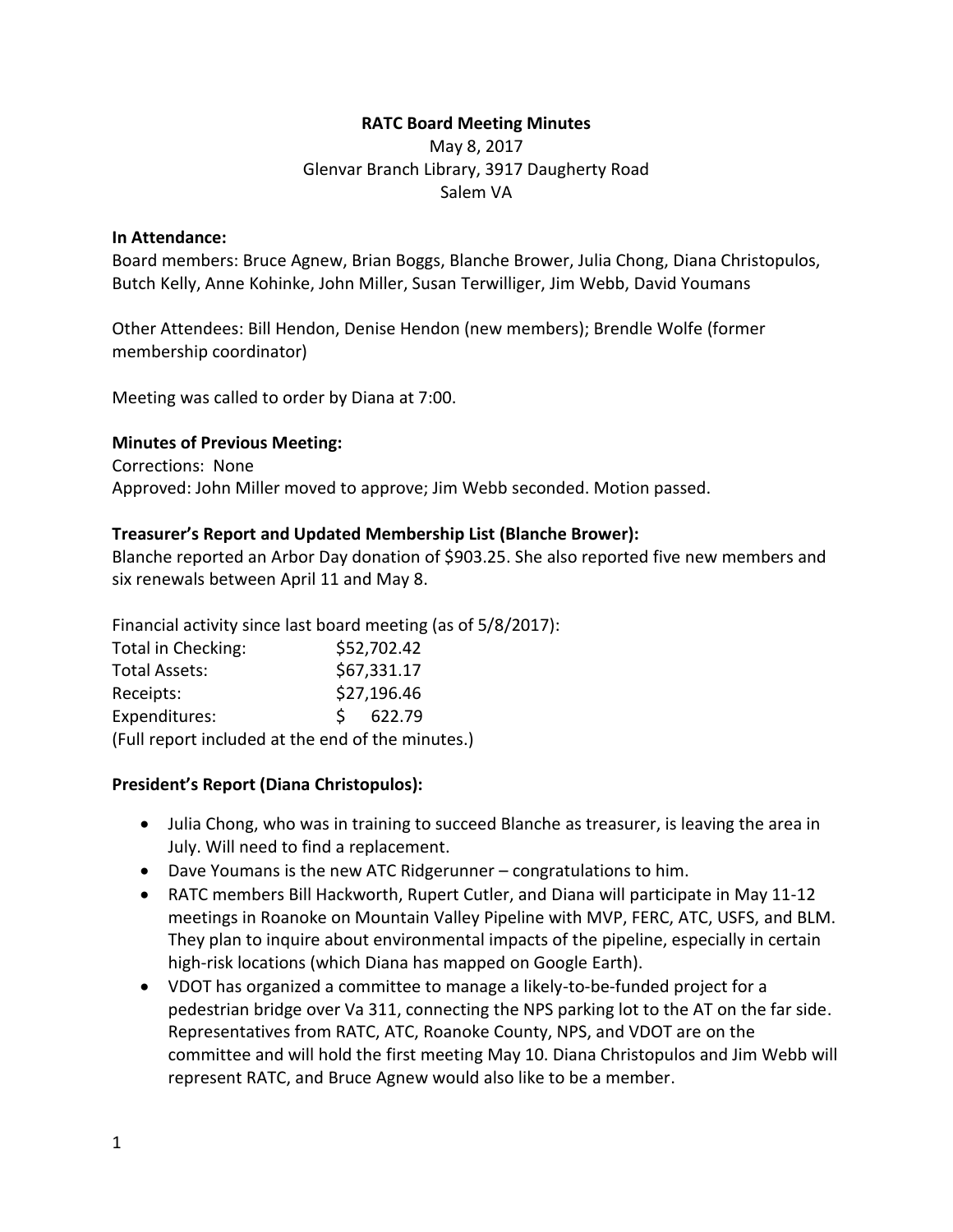## **Program (Brendle Wolfe):**

- **"Hopkins Basin-Mono (Pass) Divide High Country Backpacking":** Brendle described her recent backpacking adventure as a co-leader on and off trail in the Eastern Sierras near Mammoth Lakes, California. This 30-mile, strenuous hike reached elevations as high as 12,000 feet, crossing Sierra Crest twice over very rugged terrain. Eighty percent of the trip was off trail. Brendle accompanied her talk with some stunning photos.
- **June and July programs:** At the June meeting, Conner McBane (ATC staff) will discuss his work on invasive species and his background in the Roanoke College Environmental Studies program. In July, Butch Kelly, wildflower expert and gifted photographer, will share his knowledge of Appalachian wildflowers.

## **Action Item (Diana):**

## **APPOINTMENT OF MALCOLM & JIMMIE BLACK MEMORIAL FUND TASK FORCE**

- On April 17, 2017, RATC received a check for \$25,000 from the Katharyn Elizabeth Fell Demaree Fund of the Howard County Community Foundation (Indiana) in memory of Malcolm and Jimmie Black. RATC will establish a four- to six-person task force to recommend how to spend the money, reporting to the board in July. Diana Christopulos, Blanche Brower, Butch Kelly, Jim Webb, and Anne Kohinke volunteered to serve on the task force.
- The role of the task force will be to:
	- o Develop a list of budgeting priorities
	- o Recommend a budgeting strategy to the RATC board by August 2017
	- $\circ$  Submit quarterly reports to the Howard County Community Foundation on fund expenditures
- Jim Webb moved to establish the Malcolm and Jimmie Black Task Force. Julia seconded it; motion passed.

## **Regular Reports**

## **Trail Supervisor's Report (Jim Webb):**

- County crews are working on the McAfee Knob fire road and will be bulldozing on May 9. A work crew has recently brushed in social trails off the Andy Layne Trail. Copperheads observed near bridge on the Andy Layne Trail.
- Jim discussed a possible relocation off Andy Layne; ATC will approve with permission from Roanoke Cement.
- A high-flowing creek that crosses the AT near Route 624 is causing hikers some problems. NPS has been consulted but has not responded. Need to resolve this within a month.

## **Hike Master's Report (Bob Peckman and Susan Herndon-Powell):**

No report.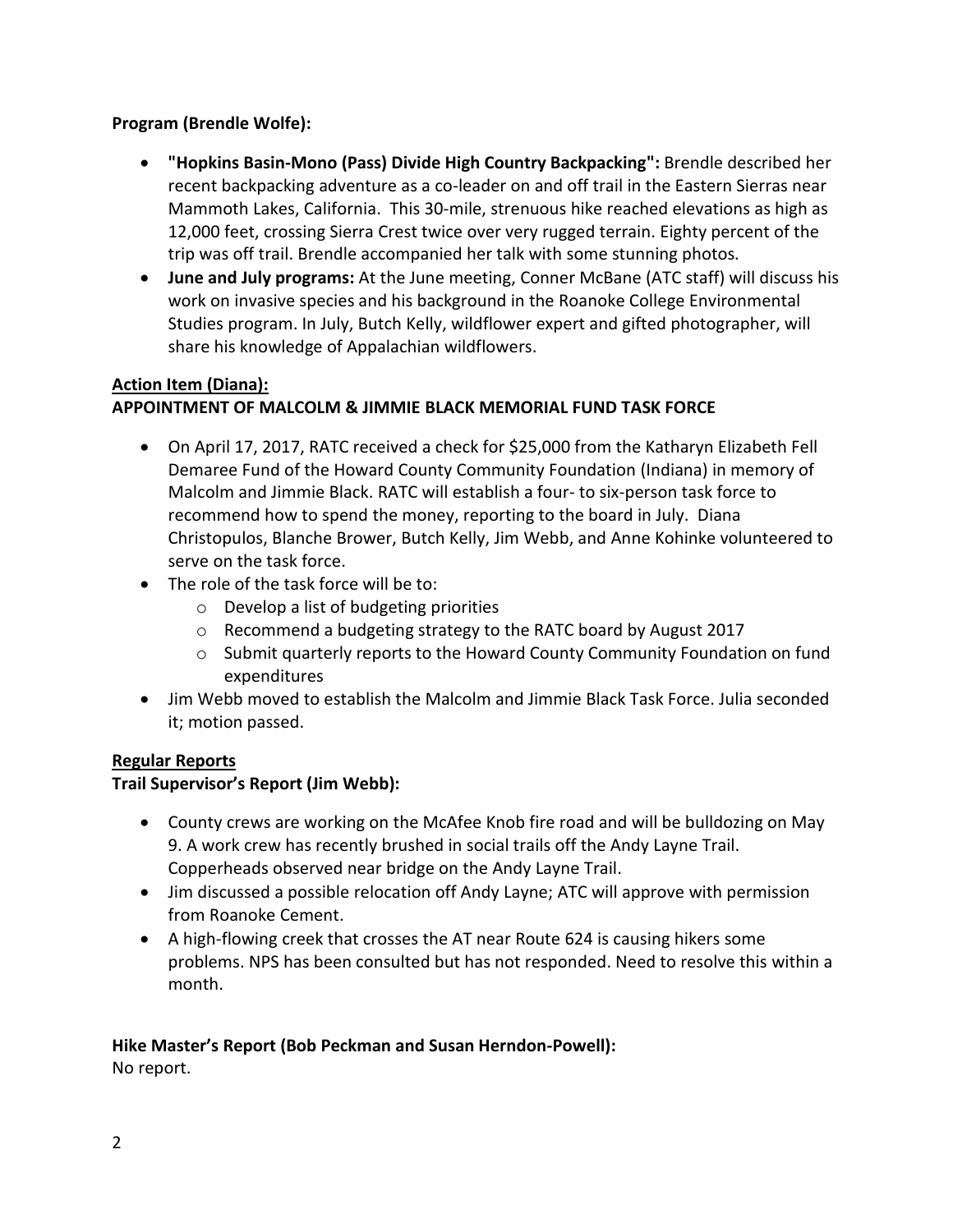### **Membership Report (Bruce Agnew):**

Troutville Trail Days are June 2-3; volunteers are needed to staff the RATC/ATC table. Contact Kathryn Herndon-Powell to volunteer.

### **McAfee Knob Task Force Report (Brian Boggs):**

- Eight people attended the recent first aid and CPR/emergency training. Two Ridgerunners attended: Brian Boggs and Mark Gustafson. Four RATC hike leaders attended: Brian Boggs, Jamie Brown, Bob Peckman, and Kris Peckman.
- There are 46 volunteer Ridgerunners, as of the March 25, 2017, list. All but one are McAfee Knob Taskforce Meetup members.
- Nine of the 13 new volunteers from the March training have gone on orientation hikes to McAfee Knob, based on Meetup signups.

## **Newsletter Editor's Report (Bob Peckman):**

No report.

## **Shelter Supervisor's Report (Homer and Therese Witcher):**

No report -- Homer has been ill.

## **Land Management Supervisor's Report (David Youmans):**

No report.

## **Conservation Supervisor's Report (Butch Kelly):**

- During two work days at the Burruss site, a group of Radford students helped pull multiflora rose and other invasive weeds. Other groups, including college students and middle schoolers, have recently pulled invasives such garlic mustard. On April 29, a team of four people pulled 240 pounds of garlic mustard around Campbell Shelter.
- Butch described his phenology project (how climate change affects plant growth). He also led a natural history hike up to McAfee Knob with Friends of the Blue Ridge Parkway. He's planning other hikes this spring to locate rare birds.

## **Meeting adjourned at approximately 8:10.**

# **RATC Treasurer's Report Info for Minutes (as of 5/8/2017)**

| Balance in Checking                                        | \$52,702.42 |
|------------------------------------------------------------|-------------|
| Bequest from Robert L. Trimpi Trust//Pine Swamp Shelter*** | \$4,905.03  |
| McAfee Task Force Fund***                                  | \$1,227.22  |